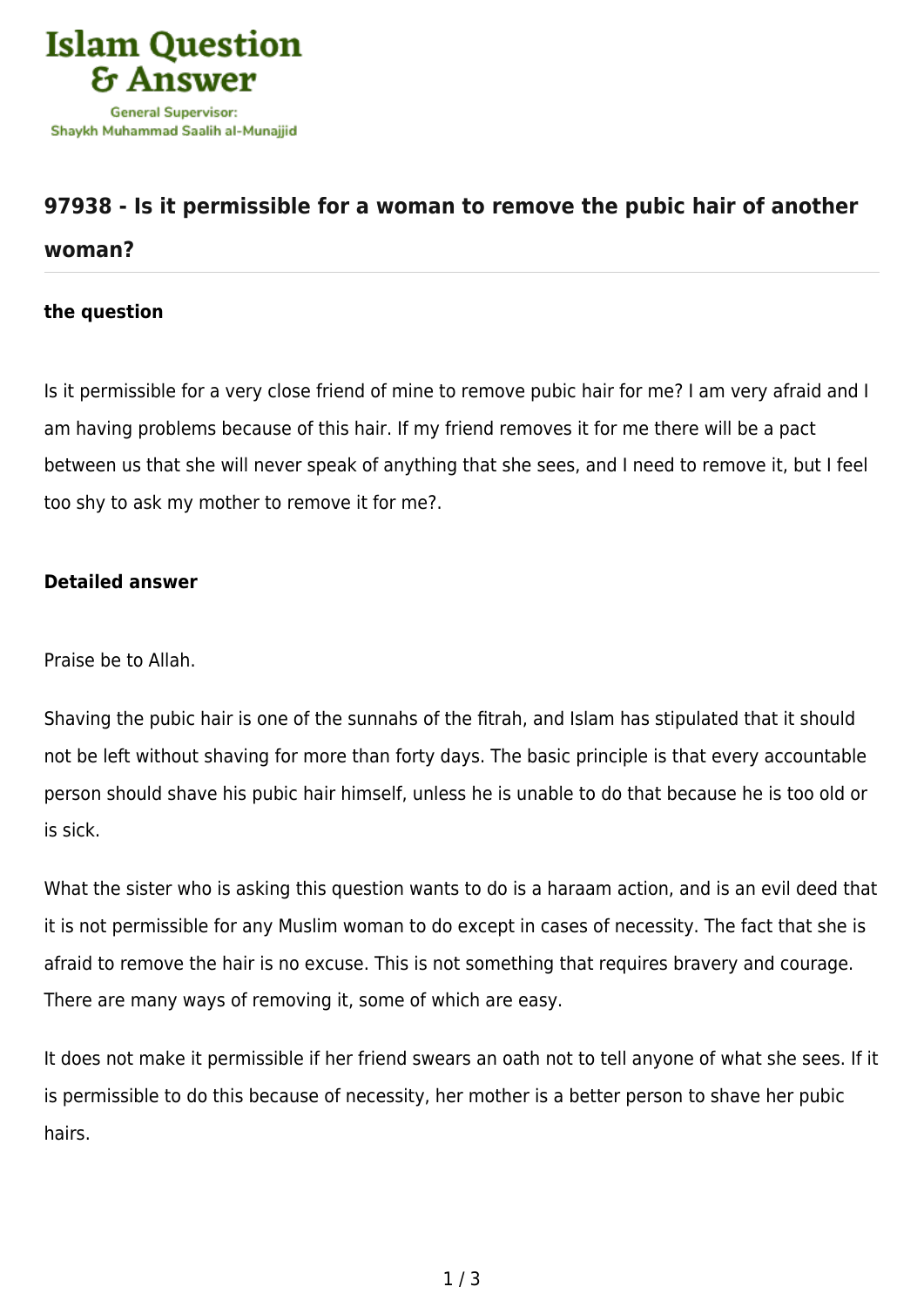

The saheeh texts state that it is haraam for a man to look at the 'awrah of another man, or for a woman to look at the 'awrah of another woman, and the scholars are unanimously agreed on this prohibition.

It was narrated that Abu Sa'eed al-Khudri said: The Messenger of Allaah (peace and blessings of Allaah be upon him) said: "No man should look at the 'awrah of another man, and no woman should look at the 'awrah of another woman."

Narrated by Muslim (338).

Ibn Qudaamah (may Allaah have mercy on him) said: As for a man with another man, each of them may look at that of his companion which is not 'awrah. And the ruling on a woman with a woman is the same as the ruling on a man with a man.

Al-Mughni (7/80).

Shaykh al-Islam Ibn Taymiyah (may Allaah have mercy on him) said:

This is covering of women before men, and covering of men before men and women before women with regard to the 'awrah, as the Prophet (peace and blessings of Allaah be upon him) said: "No man should look at the 'awrah of another man, and no woman should look at the 'awrah of another woman, and he said: "Guard your 'awrah from everyone but your wife and that which your right hand possesses (i.e., slave woman)." I said: What if the people are living with one another? He said: "If you can prevent anyone seeing it, then do not let him see it." I said: What if I am alone? He said: "Allaah is more deserving that you should feel shy before Him." And he forbade a man to lie with a man under one cover, or a woman to lie with a woman under one cover. And he said concerning children: "Teach them to pray when they are seven and smack them if they do not pray when they are ten, and separate them in their beds." He forbade looking at or touching the 'awrah of a person of the same gender, because that is abhorrent and immoral.